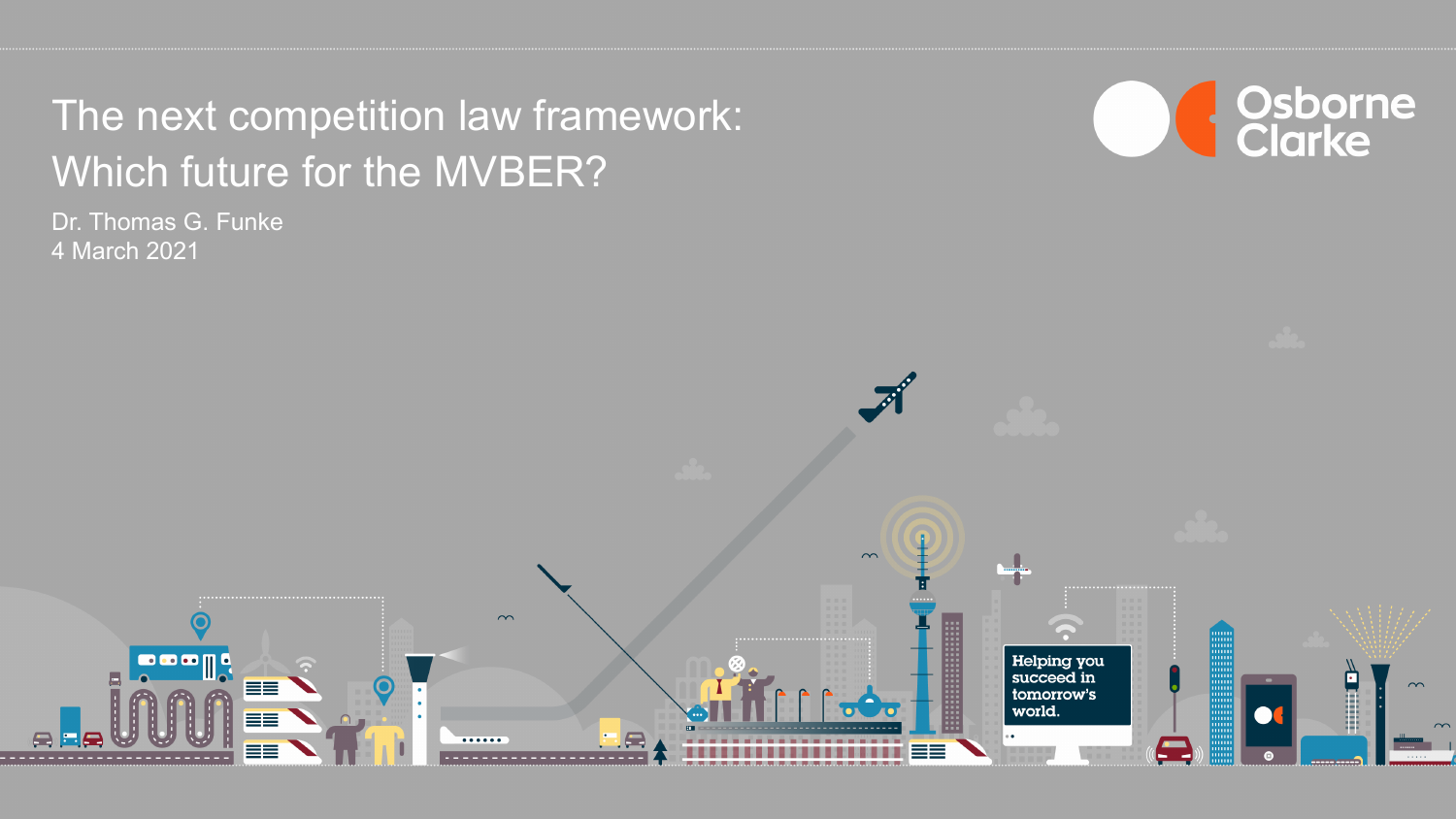#### 2010 – 2020 – 2030: Cars will still need parts

The European Commission looks at competition and market power. In 2010 it decided that vehicle retailing no longer required special rules. In 2020 it examines whether the aftermarket still requires specific legislation post-2023.

- § Can OE suppliers sell to the aftermarket?
- § Can OE suppliers apply their own logo?
- What about access to information and warranties?
- § New market forces: GAFA, China on the rise?
- Impact of electric, connected and autonomous cars on aftermarket competition?

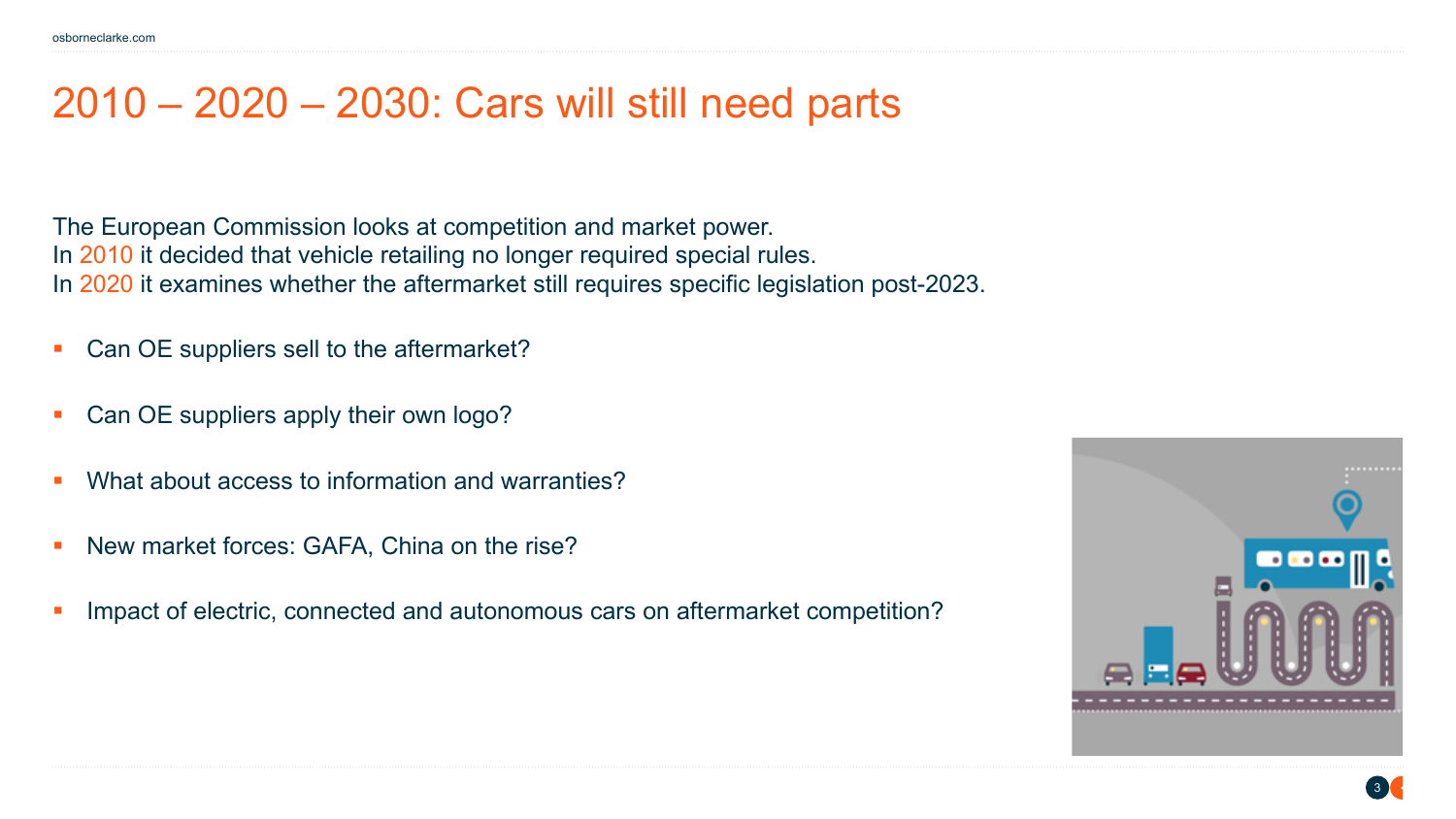### What if the MVBER did not exist?

The MVBER includes rules that do not exist for other sectors. If the MVBER were to expire, the general rules ("VRBER") would apply.

- MVBER: OE supplier can sell spare parts to wholesalers and all repairers. VRBER: OE supplier can sell spare parts to independent repairers.
- § MVBER: OE supplier can apply own logo to original equipment (dual branding). VRBER: No particular rule on dual branding.
- MVBER: OEM cannot stop authorised repairer from selling parts to independent repairer. VRBER: No particular rule on IAM access to OEM spare parts.
- § MVBER Guidelines: Tooling arrangements, warranties must not impede competition. VRBER Guidelines: No particular rules (…and the Subcontracting Notice from 1978 rarely helps).
- § MVBER Guidelines: Independent operators have access to technical information. VRBER Guidelines: No particular rules (…and Type Approval Regulation or Digital Markets Act may not suffice).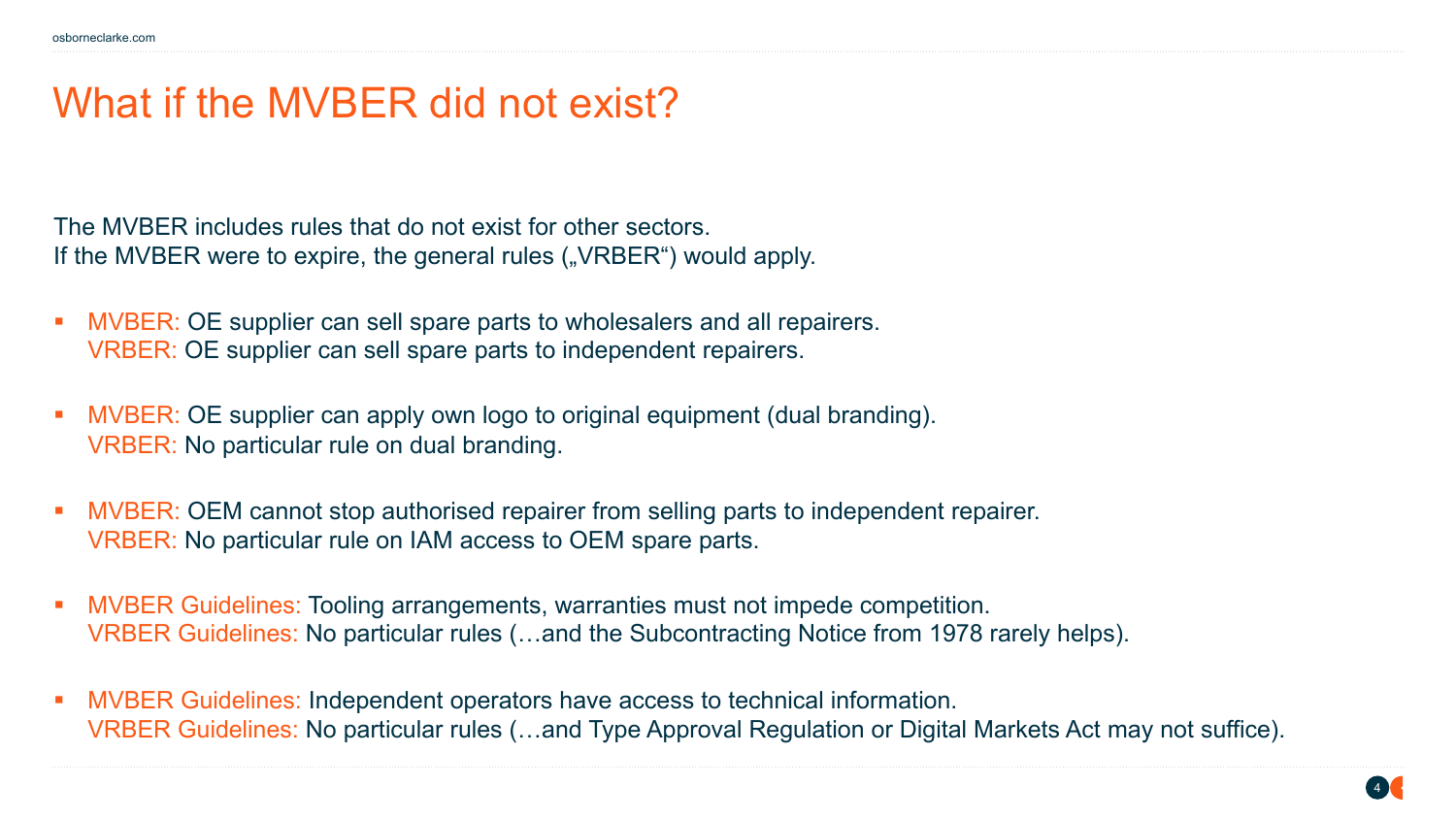### Digital Markets Act – COM(2020) 842

The proposed Digital Markets Act ("DMA") would combine ex-ante regulation with traditional competition law enforcement:

- 1. Strict regime for "Gatekeepers" with obligations regarding their conduct and concentrations:
	- ‒ Allow end users better access to products and services via the platform;
	- ‒ Allow users to un-install any pre-installed software applications;
	- ‒ Refrain from using data acquired by the platform in relation to business users to then compete with those business users;
	- ‒ Allow business users and providers of ancillary services access to the same operating system, hardware or software features that are available or used in the provision by the gatekeeper of any ancillary services;
	- ‒ Allow free real-time access and use of data generated by the use of the platform by business users and end users engaging with the products or services.
- 2. Market investigation as a new competition tool.
- 3. Fines of up to 10% global turnover and, in case of systematic infringements, structural remedies.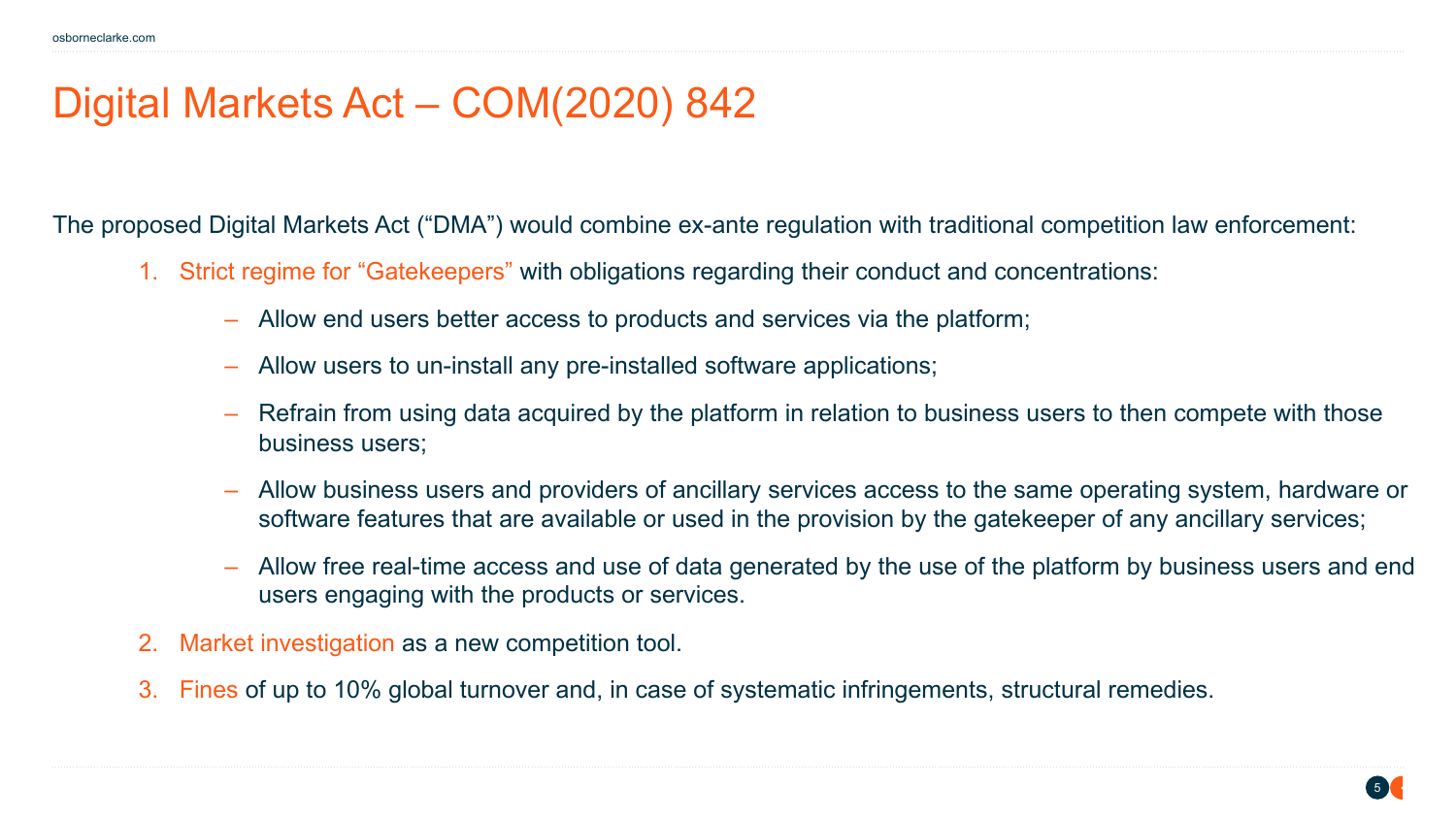### Regulation (EU) 2018/858

EU Type Approval Regulation:

- OEM have to grant independent operators access to repair and maintenance information, live vehicle data.
- Regulation promotes competition in the automotive aftermarket, including the market for vehicle information.
- Key questions:
	- 1. Application to vehicles type-approved before September 2020: Commission affirmative.
	- 2. Form of data: Bulk data sets must be available, Motor Vehicle Working Group October 2020.
	- 3. Fees: Reasonable and proportionate means cost-based?
	- 4. On-board-diagnostics: OBD port opening fees and verification process? Cybersecurity concerns?